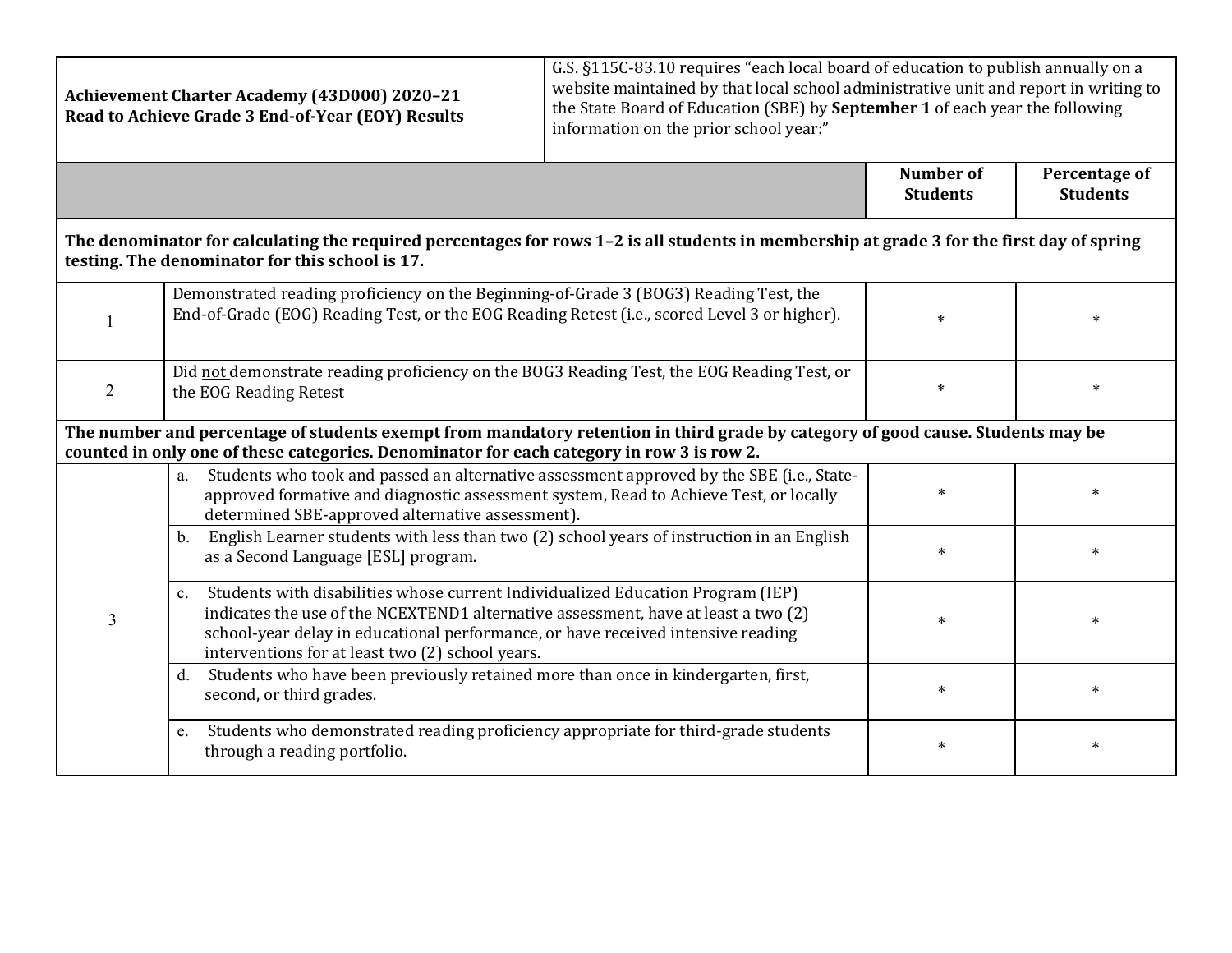| Achievement Charter Academy (43D000) 2020-21<br>Read to Achieve Grade 3 End-of-Year (EOY) Results                                                                                                  |                                                                                                                                                                                                                                                                                                                                                                                                                                                       | G.S. §115C-83.10 requires "each local board of education to publish annually on a<br>website maintained by that local school administrative unit and report in writing to<br>the State Board of Education (SBE) by September 1 of each year the following<br>information on the prior school year:" |                                     |                                  |  |
|----------------------------------------------------------------------------------------------------------------------------------------------------------------------------------------------------|-------------------------------------------------------------------------------------------------------------------------------------------------------------------------------------------------------------------------------------------------------------------------------------------------------------------------------------------------------------------------------------------------------------------------------------------------------|-----------------------------------------------------------------------------------------------------------------------------------------------------------------------------------------------------------------------------------------------------------------------------------------------------|-------------------------------------|----------------------------------|--|
|                                                                                                                                                                                                    |                                                                                                                                                                                                                                                                                                                                                                                                                                                       |                                                                                                                                                                                                                                                                                                     | <b>Number of</b><br><b>Students</b> | Percentage of<br><b>Students</b> |  |
| The denominator for calculating the required percentages for rows 4 and 6 are all students in membership at grade 3 for the first day of<br>spring testing. The denominator for this school is 17. |                                                                                                                                                                                                                                                                                                                                                                                                                                                       |                                                                                                                                                                                                                                                                                                     |                                     |                                  |  |
| $\overline{4}$                                                                                                                                                                                     | The number and percent of students eligible for priority enrollment in Reading Camp. This<br>number equals row 2 minus the total of rows 3a through 3e.                                                                                                                                                                                                                                                                                               |                                                                                                                                                                                                                                                                                                     | $\ast$                              | $\ast$                           |  |
| The denominator for row 5 is the number of students eligible for priority enrollment in reading camp from row 4.                                                                                   |                                                                                                                                                                                                                                                                                                                                                                                                                                                       |                                                                                                                                                                                                                                                                                                     |                                     |                                  |  |
| 5                                                                                                                                                                                                  | The number and percentage of students eligible for priority enrollment who attended Reading<br>Camp.                                                                                                                                                                                                                                                                                                                                                  |                                                                                                                                                                                                                                                                                                     | $\ast$                              | $\ast$                           |  |
|                                                                                                                                                                                                    |                                                                                                                                                                                                                                                                                                                                                                                                                                                       |                                                                                                                                                                                                                                                                                                     |                                     |                                  |  |
| 6                                                                                                                                                                                                  | Total number and percentage of students retained for not demonstrating reading proficiency<br>on third-grade standards (students deemed proficient after reading camp are subtracted from<br>this number). Students who are not proficient will be either: [1] retained in a third-grade<br>class, [2] placed in a 3/4 transitional class with a retained label, or [3] placed in a fourth-<br>grade accelerated class with a retained reading label. |                                                                                                                                                                                                                                                                                                     | $\ast$                              | $\ast$                           |  |
|                                                                                                                                                                                                    |                                                                                                                                                                                                                                                                                                                                                                                                                                                       |                                                                                                                                                                                                                                                                                                     |                                     |                                  |  |
| 7                                                                                                                                                                                                  | <b>Charter Schools Only:</b> Charter schools must indicate the number and percentage of retained<br>students recorded in number 6 who do not return to the charter school for the upcoming<br>school year.                                                                                                                                                                                                                                            |                                                                                                                                                                                                                                                                                                     | $\ast$                              | $\ast$                           |  |

| <b>State Board of Education-Approved Alternative Assessments</b> | <b>Number of Students</b>                          |  |
|------------------------------------------------------------------|----------------------------------------------------|--|
|                                                                  | Who Passed the Alternative Assessment <sup>1</sup> |  |